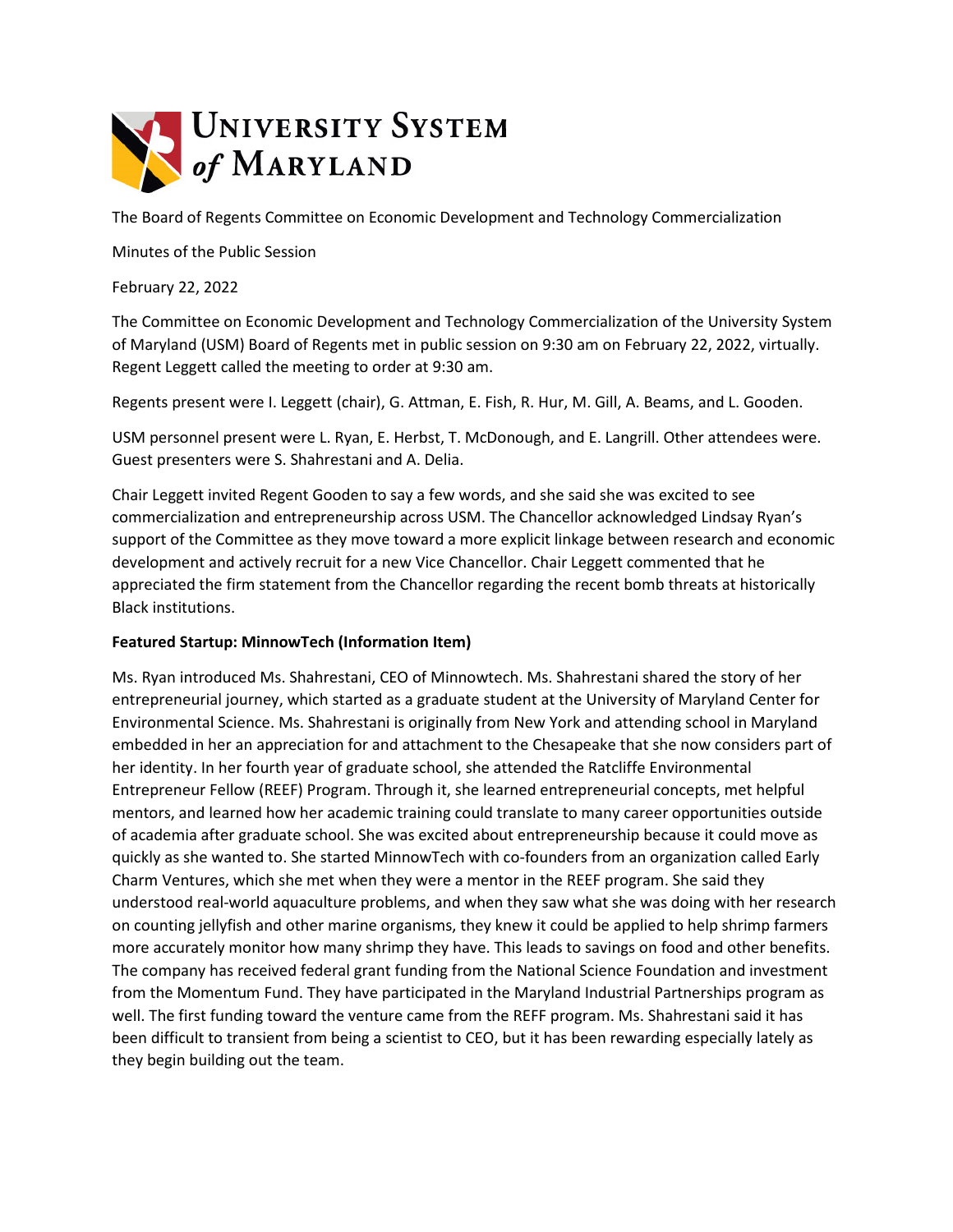Regent Leggett asked how they know their technology is accurate, to which Ms. Shahrestani responded that they are validating through trials, which are showing great accuracy. Regent Hur asked how they know that their technology isn't harming the shrimp, to which Ms. Shahrestani responded that the sonar frequency they are using is often used and does not negatively impact shrimp. Regent Fish asked to hear more about managing the transition from scientist to CEO and leader. Ms. Shahrestani said that she leans a lot on mentorship from her co-founders. However, she is also listening to her intuition and leading in a way that she is keeping her team as passionate as she is. Regent Leggett asked if there are other applications for the technology, to which Ms. Shahrestani responded that they could also work on other species, and there are other lucrative markets they could go after. However, they are starting with shrimp because it is solving a particularly difficult problem in that space, after which they will expand. Regent Leggett asked about competition to which Ms. Shahrestani responded that other techniques exist, but they all have drawbacks. Part of the "secret sauce" that they have is in the work she did in graduate school, where she was one of the few researchers in the world doing that type of work.

Regent Gill joined at the end of this item.

## **USM Momentum Fund: Additional Fund Balance Allocation (Action Item)**

Ms. Herbst shared that Minnowtech illustrates one of the things the Momentum Fund (MMF) looks at – team. Ms. Herbst review the goals of the fund and the processes put in place, especially since the arrival of the second and current Managing Director, Claire Broido Johnson. She shared that alongside investment, companies continue to receive support. She added that some companies go on to raise additional funding and do not need MMF to participate but offer the opportunity, which prompts debate about the sometimes conflicting goals of the Fund. Regent Fish asked if sometimes the signal that MMF still has faith in them is needed, even if the money itself isn't. Ms. Herbst answered that it varies, and yes, sometimes that is a good signal. Sometimes they may invest but invest less or hold some until milestones are met. At 10:17am Regent Gooden left the meeting and said she is fully supportive of this initiative. Ms. Herbst shared a summary of a benchmarking study. Ms. Herbst added that the sources of funding for conventional university funds that are similar in nature are endowments, returns, or a specific philanthropically raised fund. Ms. Herbst shared that the MMF is facing a funding gap, and the recommendation from the Chancellor is to dedicate up to an additional \$2 million per year for three years as bridge funding to hopefully bring the fund to a point where significant returns are supplying funding needed to invest in new startups. She stressed that growing the impact of the fund would require more than USM fund balance. Regent Leggett added that he thinks USM is punching below its weight in terms of investment and asked for a follow-up conversation about ways to increase the size of the fund from other sources. Regent Attman said he agreed and that he thinks the fund should be more like \$50M. Chancellor Perman added that regarding the bridge funding, from an institutional perspective, showing a sustained commitment to certain activities helps recruit faculty with an interest in those areas, which he saw when he was a President at UMB. Regent Attman made a motion to approve the action item, with Regent Fish seconding it. The remaining Regents Leggett, Fish, Hur, and Gill voted in favor, with no votes in opposition. Ms. Herbst thanked Ms. Broido Johnson for her excellent work, and Ms. Ryan thanks Ms. Herbst for her leadership and bringing her unique entrepreneurial background to this System effort.

## **Frostburg State University Economic Development (Information Item)**